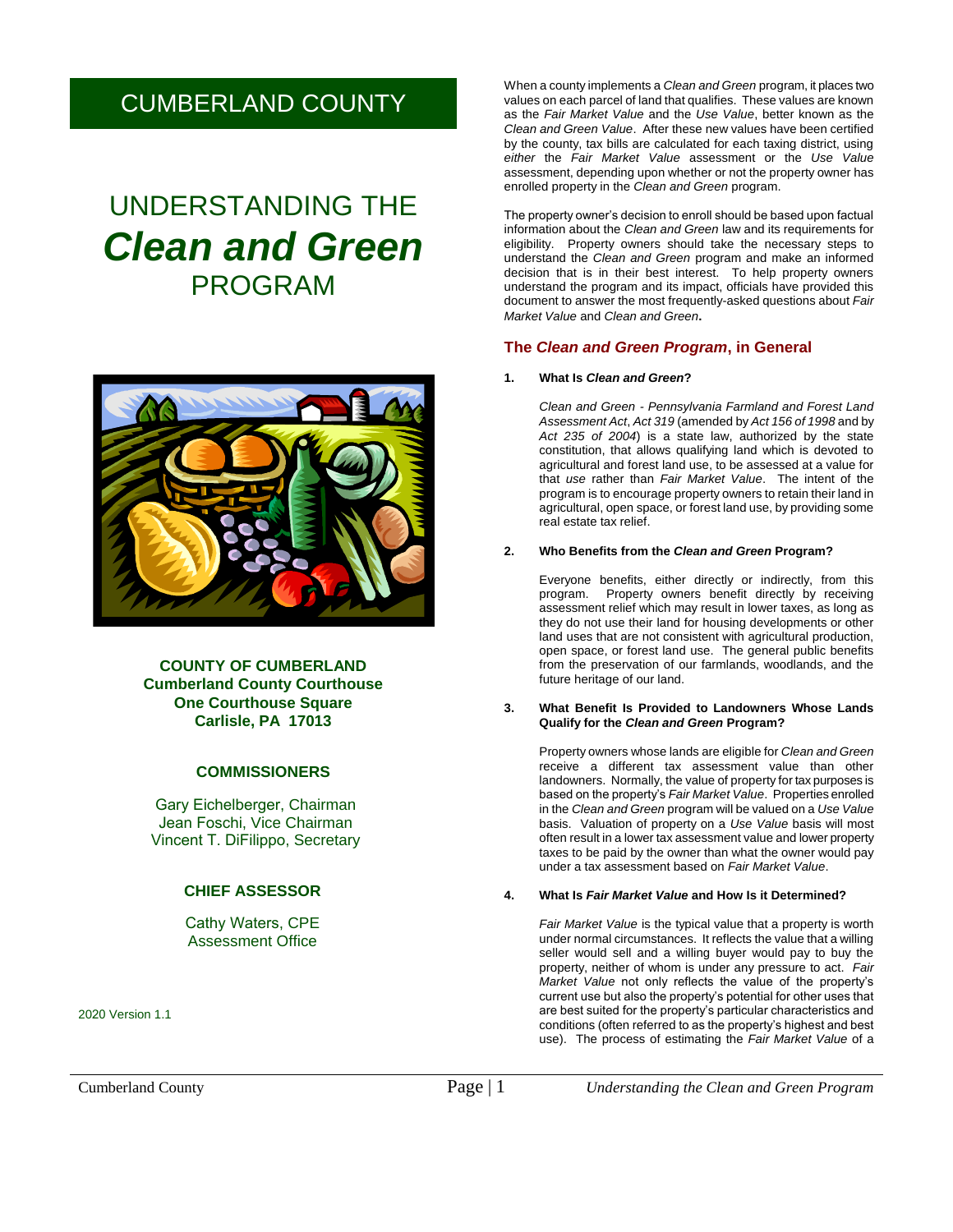property is called an *appraisal*. An appraisal is an opinion of value supported by sufficient evidence to arrive at that conclusion of value.

#### **5. What Is** *Use Value* **or** *Clean and Green Value* **and How Is it Determined?**

*Use Value* does not consider all of the property's potential uses or the property's highest and best use. *Use Value* considers what the property is worth if the property is only used as agricultural land or woodland. Use valuation presumes that the land will not be used for any other purpose. The value of the property is determined from the income the land would typically generate if the land were used for agricultural land or woodland purposes. Valuation of property on a *Use Value* basis will likely result in a lower tax assessment value being assigned to the property than valuation of property on a *Fair Market Value* basis. The *Clean and Green* law also states that the *Use Value* must reflect the potential of the individual parcel to produce based upon soil capability. Another way to explain *Use Value* is the amount of money that a prudent investor might invest in an acre of land and receive a reasonable rate of return from the land use itself.

#### **6. Who Determines** *Clean and Green Use Values***?**

Each year, the Department of Agriculture publishes maximum *Use Values* for each county. The *Use Values* published by the Department reflect the maximum values for each subcategory of land (based on soil type) enrolled in *Clean and Green* under three (3) major categories (*Agricultural Use, Agricultural Reserve, and Forest Reserve*). Counties may not assign a higher *Use Value* for any land subcategory than the value published by the Department. Counties may apply lower *Use Values* than the Department's published values to anyone or to all land subcategories as long as they are applied uniformly to all properties and are supportable by county appraisers. As a standard practice, properties enrolled in *Clean and Green* will not have a *Use Value* applied in any given year that the *Use Value* exceeds the "base year" market value of the land.

#### **7. Do I Get a Tax Reduction on My Building(s) under** *Clean and Green***?**

Partially. The *Clean and Green* program primarily benefits the land portion of the assessment. The value of the residence and non-farm commercial buildings is not affected by *Clean and Green*. The 1998 amendment to *Clean and Green* now requires counties to use the contributory value methodology when appraising farms or outbuildings. The regulations to the *Clean and Green Act* require counties to use a particular method (referred to as the "extraction method") to calculate the contributory value of farms and outbuildings. Valuation of these buildings under a contributory value methodology may cause the tax assessment value of these buildings to be lowered. If a county is already using this methodology, further reductions will not likely occur.

#### **8. Does the** *Use Value* **Assessment Affect All or Part of My Taxes?**

All. If the *Clean and Green* application is approved, then the *Use Value* assessment will be used when computing all county, municipal, and school real estate taxes.

#### **9. Is the Land Under My House and Outbuildings Eligible for** *Use Value* **Assessment?**

Yes. Amendments to the *Clean and Green Act* require the portions of land enrolled in *Clean and Green* that support the residence, known as *curtilage* (includes the yard, driveway, onlot sewage system, access to other buildings, etc.), and farm buildings to be assessed at *Use Value*. The provisions of *Act 235* allow counties to remove the preferential assessment from the base acre on which improvements exist for properties not in active agricultural use. Preferential assessments will continue on the base acre if the majority of the entire parcel enrolled in *Clean and Green* is in active agricultural production.

#### **10. If I Participate in** *Clean and Green***, Do I Lose My Rights to Use the Land as I Wish?**

Being enrolled in *Clean and Green* puts no restriction on the daily management of your land. You may use your land as you choose, subject to land use regulations, state and local laws, and the provisions defined in the *Act*. It is simply an agreement or covenant that as long as property owners do not change the use to an ineligible use, then they may receive the benefits provided under *Clean and Green*.

However, the tax relief your property receives under the *Clean and Green* program is conditioned upon your keeping your land in agricultural, open space, or forest land use. If you enroll your property in *Clean and Green* and then change the property's use to one which is not authorized under the *Clean and Green Act*, you will be required to repay roll back taxes, all or a portion of the tax relief that enrollment in *Clean and Green* has provided, plus interest. Keep in mind that a change in use of even a portion of the property to a use not authorized under the *Clean and Green Act* will likely trigger liability for roll back taxes and interest on the entire property enrolled.

#### **11. How Long Will My Land Be in the** *Clean and Green* **Program?**

The *Clean and Green* program does not require you to reapply each year for *Use Value* tax assessment. Once a property is enrolled in the program, it will remain in the program *continuously*, at least until the property owner changes the use to one which is not authorized under the *Act*. If the owner uses any portion of his or her *Clean and Green* enrolled land in a manner which is not authorized by the *Clean and Green Act* and which triggers roll back taxes on the entire portion of the owner's land, the owner has the option of terminating the *Clean and Green* assessment by filing a notice of termination or continuing the *Clean and Green* assessment of the remaining portion of his or her land that continues to qualify. The county assessor will be responsible for adjusting the property's tax assessment value to reflect those changes in value that the *Act* requires. *Note:* **When a property is enrolled in the program, it remains in the program unless a "violation of use" occurs.** 

#### **12. May I Build a House or Other Buildings on Land I Have Enrolled in** *Clean and Green* **Without Causing Adverse Tax Consequences?**

The owner may always build a residential building on *Clean and Green* land. Also, buildings that are necessary for agricultural production may be built on lands enrolled in *Clean and Green*.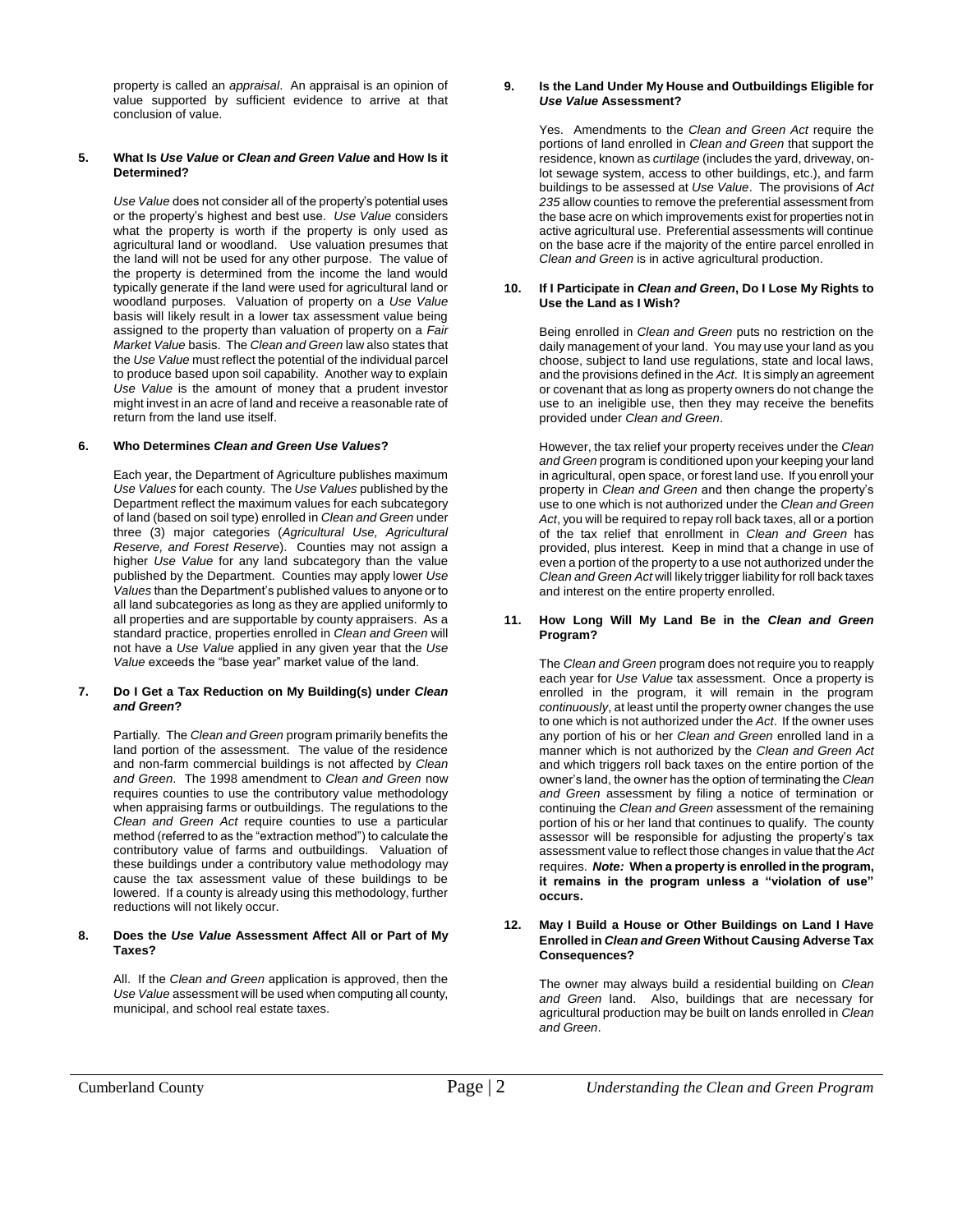# **Application and Eligibility**

#### **13. How Do I Enroll My Land in** *Clean and Green***?**

To enroll your land in *Clean and Green*, you must submit an application to your county Assessment Office.

#### **14. Where Do I Get an Application, and Where Do I Apply?**

You may request an application in writing or by telephone, or you may pick up an application from your county Assessment Office. Please see the last page of this document for the Assessment Office address and telephone number.

#### **15. What Is the Cost to Enroll My Land in the** *Clean and Green* **Program?**

There may be a one-time application fee for enrolling your land in *Clean and Green*. There will also be a fee for recording your approved application and recording any future amendments to your application which are approved. The county must refund your recording fee if your application is not approved. See the last page of this document for the fee schedule.

#### **16. When must I Apply for Enrollment in** *Clean and Green***?**

In order for you to receive the tax benefits provided under the *Clean and Green* program for the next tax year, you must submit an application by June 1 of the current year. If your county conducts a countywide reassessment of properties during the year, the deadline for submitting an application is extended to October 15, or 30 days after the final order of assessment values issued by the county's Board of Assessment Appeals. If your application is submitted after the application deadline, your application will still be considered for approval in *Clean and Green*; however, you will not receive the tax benefits on your property until the second tax year after the year in which you submitted your application. See the last page of this document for your county's *Clean and Green* enrollment deadline.

#### **17. What Are the Minimum Requirements That My Land must Meet in Order to Be Eligible for** *Clean and Green***?**

In order for your land to be eligible for *Clean and Green* assessment, the *Act* requires your use of the land to meet the minimum requirements of one or more of the three (3) types of uses that the *Act* identifies as eligible for *Clean and Green* assessment. The total number of contiguous acres, including curtilage, must be a minimum of ten (10) acres for the following use types: *Agricultural Use*, *Agricultural Reserve*, and *Forest Reserve*.

*Agricultural Use* lands must have been devoted to agriculture during the previous three (3) years, and must either be a minimum of 10 contiguous acres in area or, if less than 10 acres, must have an anticipated annual gross income from agricultural production of at least \$2,000. *Agricultural Use* lands will also include farm wood lots that are contiguous to the owner's agricultural land, regardless of whether or not these wood lots meet the minimum acreage requirements that apply to *Forest Reserve* lands. The *Act* provides that "agricultural production" also includes enrollment of your land in a federal soil conservation program. The *Act* also recognizes that your land may still qualify for *Clean and Green* under this category even if you do not personally farm the land, as long as you are renting the land to another for use in agricultural production.

*Agricultural Reserve* lands are open space lands. In order to qualify, the land must be at least 10 contiguous acres in area, noncommercial, and must be open to the public for outdoor recreation or enjoyment of the land's scenic or natural beauty. The owner may not charge for public access to his or her property.

*Forest Reserve* lands are lands that are capable of producing timber. In order to qualify, the land must be at least 10 contiguous acres in area and must be capable of producing at least 25 cubic feet per acre of timber per year.

#### **18. If I Own Adjoining, but Separately Deeded Land Tracts, May I Enroll All These Tracts in** *Clean and Green***?**

If your tracts are being used in a manner that would allow them to qualify for *Clean and Green*, you may enroll all of your tracts in *Clean and Green* and may apply for all of these tracts in a single application. Remember that any change in use to one which is not authorized by the *Act* may result in roll back taxes being charged on the entire enrolled parcel, as defined by the application. If each deed individually qualifies for the program, you may wish to consider enrolling them under separate applications.

#### **19. Am I Required to Enroll All of My Adjoining, but Separately Deeded Tracts in** *Clean and Green***?**

No. You are not required to enroll all of your adjoining tracts in *Clean and Green*.

#### **20. If None of My Deeded Contiguous Land Tracts Meet the Minimum Requirements for Eligibility, Could My Land Still Qualify for** *Clean and Green***?**

Eligibility for *Clean and Green* is determined from the standpoint of the total contiguous area of the land identified in the *Clean and Green* application. The owner of two adjoining land tracts that together meet the minimum requirements of eligibility is entitled to enroll these tracts for *Clean and Green* assessment, even though each of the tracts would not qualify individually. However, the owner would need to enroll both tracts under one application.

#### **21. If My Land Is Already Enrolled in** *Clean and Green* **and I Acquire Adjoining Land That Would Not Qualify Individually for** *Clean and Green***, May I Enroll the Acquired Land in** *Clean and Green***?**

Yes. As long as the acquired land will be used in a manner that is consistent with the uses authorized in the *Clean and Green* program, the acquired land will qualify for *Clean and Green* and the owner may submit an amended application for inclusion of the acquired land in *Clean and Green*. An additional recording fee may apply.

#### **22. May I Include Land Tracts That Do Not Adjoin Other Land Tracts on the Same** *Clean and Green* **Application?**

No. It is suggested that the property owner submit separate applications for land tracts that are not connected to other tracts that you are seeking to enroll in *Clean and Green*. However, the land that is separate must itself meet the requirements of eligibility in order to be approved for enrollment in *Clean and Green*.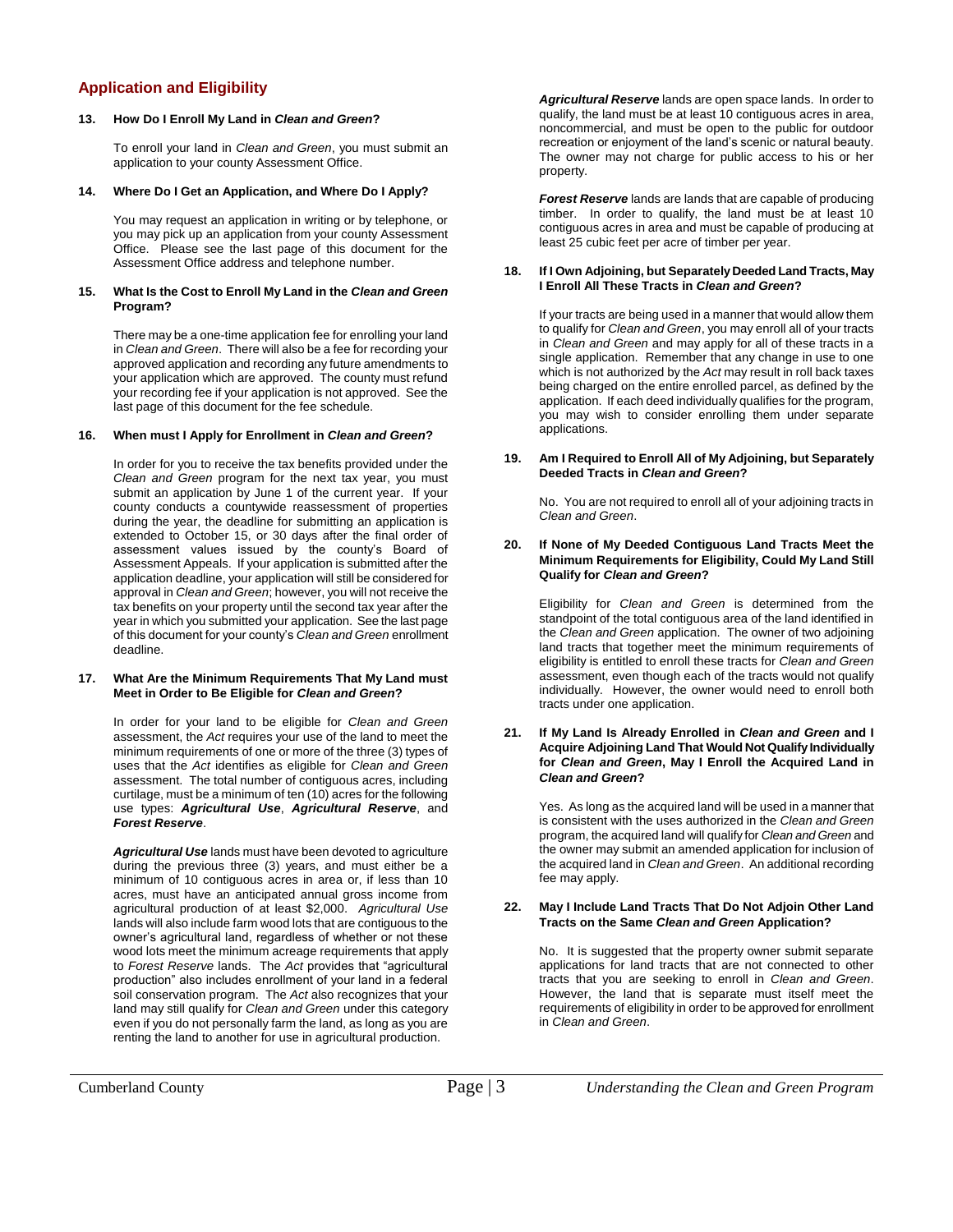**23. What If a Portion of My Deeded Tract Is Not Being Used for a Purpose That the** *Clean and Green Act* **Would Recognize as an Authorized Use? Does this Mean That the Tract Is Not Eligible for** *Clean and Green***?**

Use of a portion of land for purposes other than *Clean and Green* will not prevent the portion of land that is being used for *Agricultural Use*, *Agricultural Reserve*, or *Forest Reserve* from being enrolled in *Clean and Green*. However, the portion that is not being used for *Agricultural Use*, *Agricultural Reserve*, or *Forest Reserve* will be assessed at *Fair Market Value*, rather than *Use Value*.

The property owner may be required to submit a map indicating the size and location of the portion of the property being used for an ineligible use.

### **Agricultural Use, Agricultural Reserve, and Forest Reserve Lands in** *Clean and Green*

**24. If I Own less than 10 Contiguous Acres of Land and I Want to Enroll My Land under the "Agricultural Use" Category, Will I Be Required to Submit Documents Other than My Application?**

The county may require the owner of land less than 10 contiguous acres to submit additional documents to show that the land has an anticipated annual gross income from agricultural production of at least \$2,000. However, before the county may impose this requirement, the county assessor must notify the owner, in writing, and must clearly state in the notice why the additional documentation is necessary and identify the particular information that the owner needs to submit. The county may not require the owner to demonstrate more than once a year that his or her land meets the income threshold requirement for *Clean and Green* assessment.

#### **25. What Is Considered Agricultural Production That Would Qualify My Land for "Agricultural Use?"**

The *Act* identifies the production of the following commodities as agricultural production that will qualify land for *Clean and Green* as *Agricultural Use*:

- Agricultural products
- Floricultural products
- Apicultural products
- Silvicultural products
- Aquacultural products
- Viticultural products
- Horticultural products
- Dairy products
- Pasture
- Livestock and livestock products, including equine
- Ranch-raised fur-bearing animals and their products
- Products that are commonly raised or produced on farms which are: intended for human consumption, transported, or intended to be transported in commerce
- Processed or manufactured products of products commonly raised or produced on farms which are: intended for human consumption, transported, or intended to be transported in commerce

Agricultural production also includes enrollment of your land in a federal soil conservation program.

#### **26. If Enrolled under** *Clean and Green* **as "Agricultural Use," Does My Land Still Qualify for** *Clean and Green* **Assessment If Someone Else Farms the Land?**

Yes. Recent amendments to the *Clean and Green Act* recognize that land enrolled under *Clean and Green* as "*Agricultural Use*" will continue to qualify for *Clean and Green* assessment if the land is rented to another person for the purpose of agricultural production. Agricultural production by the owner of the land is not a requirement for eligibility of land in *Clean and Green*.

#### **27. If Enrolled in the** *Clean and Green* **Program, Am I Required to Keep My Land Open to the Public for Recreational Use?**

The *Clean and Green Act* only requires owners of lands enrolled as "*Agricultural Reserve*" to allow public access to those lands. **Owners of lands enrolled under** *Clean and Green* **as "***Agricultural Use***" and "***Forest Reserve***" are not required to open their land to the public.**

#### **28. If My Land Is Enrolled under** *Clean and Green* **as "Agricultural Reserve," to What Extent must My Land Be Kept Open to the Public?**

The *Clean and Green Act* requires lands enrolled under *Clean and Green* as "*Agricultural Reserve*" to be made available to the public for outdoor recreation or the enjoyment of scenic or natural beauty. The requirement for land being open to the public does not mean that the owner may not impose any restrictions on public access. The owner may reasonably limit the points of access to the land and the portions of the land that the public may enter in order to prevent damage to the property or to prevent exposure to hazardous conditions or conditions that threaten persons' safety. These restrictions might include limiting access to the land to pedestrians only, prohibiting hunting or the carrying or discharge of firearms on the land, prohibiting entry where damage to the land might result, or other reasonable restrictions. Landowners whose properties are enrolled under *Agricultural Reserve* may not post the land as "no trespassing."

It is the public's responsibility to inquire which land is open to the public, either by asking the landowner or the county assessor. The reasons for limiting public access must be based upon fact and be acceptable to the county assessor.

#### **29. Does the** *Clean and Green Act* **Allow Me to Use a Portion of My** *Clean and Green* **Land to Add a Farm Market or Other Commercial Business Enterprise?**

Yes, with some conditions. A landowner may use up to two (2) acres of preferentially-assessed *Clean and Green* land for direct commercial sales of agriculturally-related products and activities and for a non-agriculturally- related rural business enterprise, as long as the business is owned and operated by the landowner or certain members of the landowner's family (such as parents, grandparents, children and grandchildren) and the business activity does not permanently prevent agricultural production on the land. Roll back taxes and interest may be imposed on the portion that is used for the commercial business, and that portion may be assessed at *Fair Market Value*, rather than *Use Value*.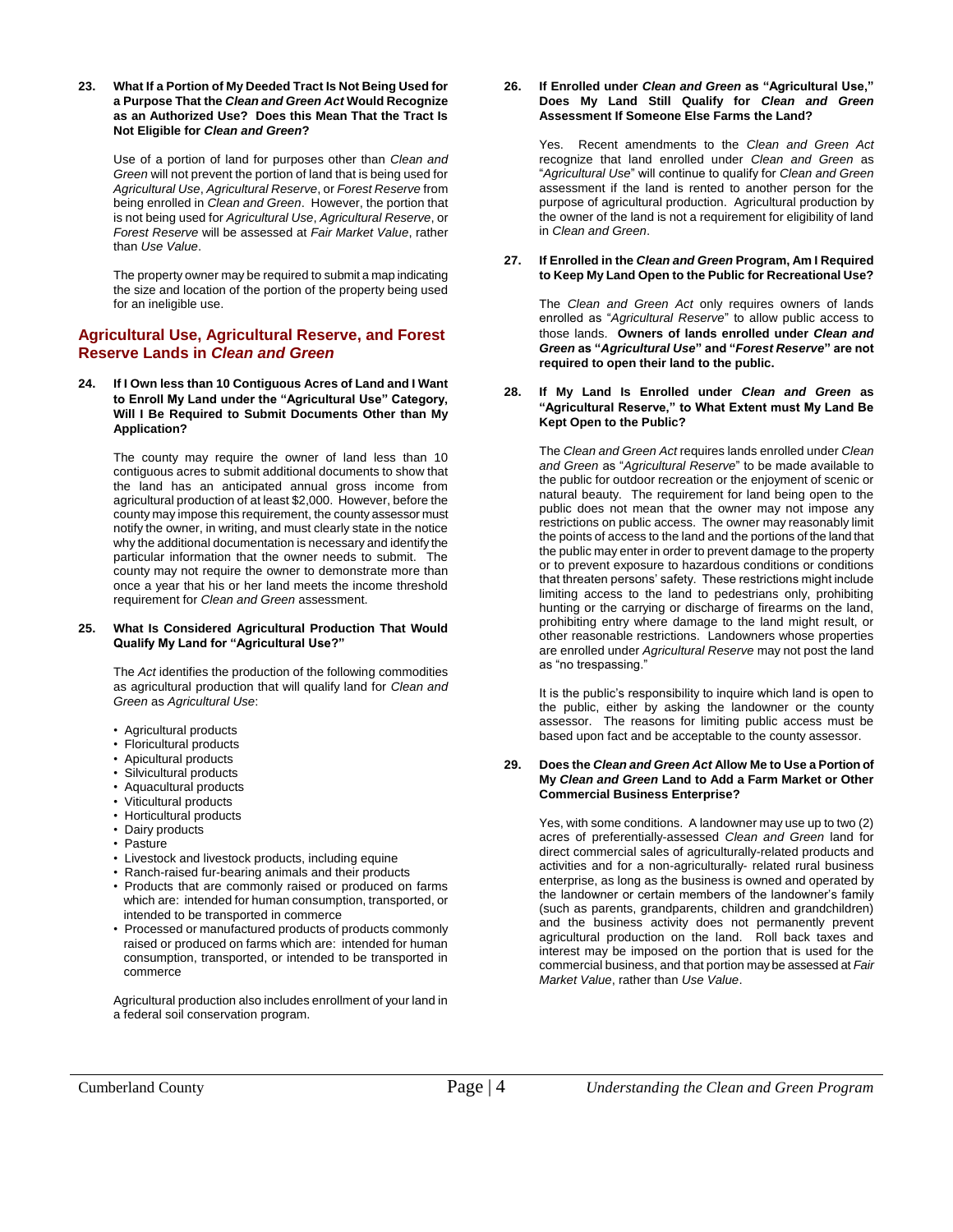#### **30. May I Expand a Non-Agriculturally-Related Business on My Property?**

Yes. The landowner may enroll if the non-agriculturally-related business or a rural enterprise incidental to the operational unit is conducted on two (2) acres or less of the preferentiallyassessed land. If after enrolling in *Clean and Green*, a nonagriculturally-related business or a rural enterprise incidental to the operational unit is started or expanded on the land in addition to the two (2) acres, a violation would occur and a roll back tax would be charged on the entire enrolled acreage.

#### **31. What Is Meant by the Term, Ineligible Land?**

*Act 319*, as amended by *Act 156* and *Act 235,* defines ineligible land as: *Land which is not used for any of the three (3) eligible uses (Agricultural Use, Agricultural Reserve, or Forest Reserve) and therefore cannot receive Use Value assessment.*

If, at the time of initial application, the property owner declares any portion of the property under application as ineligible land, not subject to use valuation, this would be referred to as *ineligible land*, and valued at *Fair Market Value*. The boundaries of ineligible land requested and delineated by the landowner must be approved by the assessor.

# **Roll Back Taxes and Land Transfers of** *Clean and Green* **Land**

**Note:** Before finalizing any transfer of land enrolled in the *Clean and Green* program, please contact the county assessor to obtain information on roll back taxes and the ramifications of any considered sale.

#### **32. What Is a Roll Back Tax and How Is it Imposed on Owners of** *Clean and Green* **Land?**

A roll back tax is imposed for changes in use of *Clean and Green* property other than the uses normally authorized under the *Clean and Green Act*. The roll back tax is the difference between the real estate taxes (county, municipal and school district) the owner would have paid if the property were assessed under *Fair Market Value* and the reduced taxes the owner paid under *Clean and Green* assessment. The roll back tax is imposed on the entire portion of contiguous land enrolled under the application if the change in use is not authorized in the *Act*.

A more limited assessment of roll back tax is imposed for certain land subdivisions and uses that are authorized under the *Act* but for which the *Act* requires a roll back tax to be paid. For authorized changes, a roll back tax will only be imposed on the land affected by the change. Simple interest at 6%, annually, will also be imposed on the roll back taxes due as a result of a change in use to an ineligible use. If the property has been enrolled in *Clean and Green* for more than seven (7) years, the *Act* limits the amount of roll back tax that is assessed to the current year and the six (6) previous years in which the land was enrolled in *Clean and Green*.

#### **33. If I Sell All of My Contiguous Land to Another Person, Will the Sale Trigger a Roll Back Tax If the Land Sold Is Enrolled in** *Clean and Green***?**

No. A transfer of land to another owner will not trigger a roll back tax if the contiguous area of the land enrolled in *Clean and Green* is not divided. If the buyer changes the use to an ineligible use, then the buyer pays the roll back tax because the person who caused the violation is responsible.

*Note:* **For the protection of all parties involved in any sale of** *Clean and Green***-enrolled land, the buyer should complete an amended application for** *Clean and Green* **and properly record it with the county's Recorder of Deeds Office.**

**34. May I Subdivide or Sell Part of My Land That Is Currently Enrolled in** *Clean and Green* **Without Causing a Roll Back Tax?**

It depends. If the subdivision meets the requirements of a "**separation**," the subdivision will not trigger a roll back tax. If the subdivision meets the requirements of a "**split-off**," the subdivision will only trigger a roll back tax on the portion of the land that is subdivided. If the subdivision fails to meet the requirements of either a separation or split-off, the subdivision will trigger a roll back tax on the entire portion of contiguous land enrolled in *Clean and Green*.

In order to be a **separation** under the *Act*, each of the land tracts resulting from the subdivision must individually meet the minimum eligibility requirements for *Clean and Green*.

In order to be a **split-off** under the *Act*, all of the following requirements must be met. The amount of land split off must not be more than two (2) acres each year (the *Act* allows the owner to split off the minimum lot size in cases where the local zoning ordinance requires a minimum lot size between two and three acres). The total amount of acreage split off must not be greater than 10 acres or 10% of the contiguous acreage enrolled under the application, whichever is less. The owner of the split-off land may not use the land for any purpose other than uses associated with land enrolled in *Clean and Green* (*Agricultural Use*, *Agricultural Reserve*, or *Forest Reserve*) and construction of a residential dwelling that the owner will occupy.

#### **35. Does the** *Clean and Green Act* **Place Requirements on Persons Receiving Lands Through a Separation or Splitoff?**

Yes. The person receiving a separated tract may only use his or her property in a manner that complies with the requirements that are imposed generally on *Clean and Green* lands. The person receiving a split-off tract may only use his or her property to perform activities consistent with land enrolled in *Clean and Green* or to construct a residential dwelling which he or she will occupy. A roll back tax will be triggered by the failure of the owner of the separated or split-off land to meet the requirements that the *Act* imposes.

**36. What If I Perform a Proper Separation or Split-off of My**  *Clean and Green* **Land and the Owner of the Separated or Split-off Tract Violates the Requirements That the** *Act* **Imposes on Separated or Split-off Tracts? Will I Be Liable for Roll Back Taxes That the Separated or Split-off Owner Triggers?**

No. Recent changes to the *Clean and Green Act* make it clear that the owner of *Clean and Green* lands who has performed a proper separation or split-off is not liable for any roll back tax that is triggered by the owner of the separated or split-off tract. If the new buyer changes the use to an ineligible use, the buyer will pay the roll back tax on all parcels included on the original application.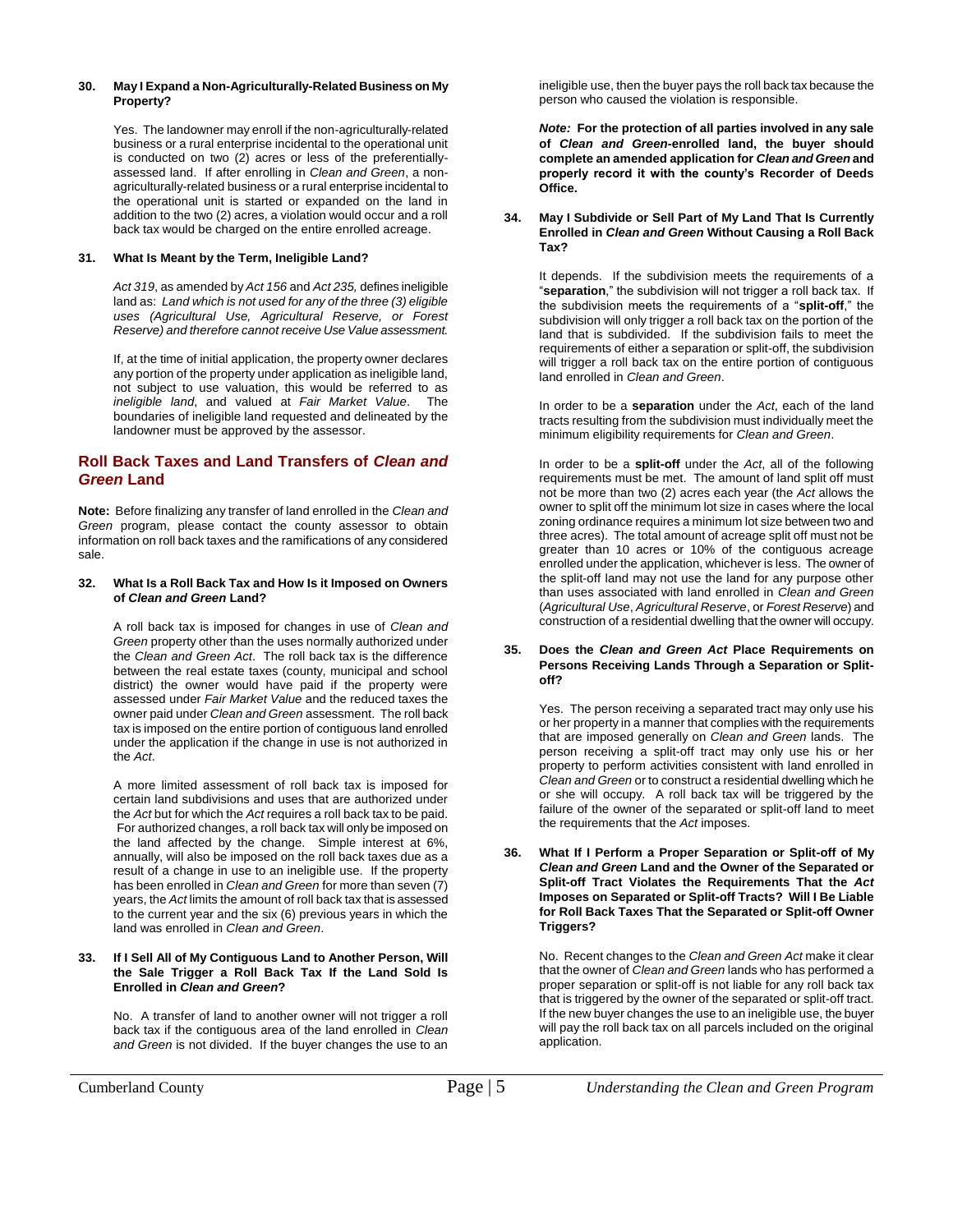#### **37. May I Opt out of the** *Clean and Green* **Program Without a Roll Back Tax Even If I Do Not Change the Use?**

No. The only way out of the program is to change the use which triggers a roll back tax. Owners of *Clean and Green* enrolled land are required to notify the county assessor at least 30 days in advance of any change in land use to one not authorized under the *Act*. This letter of intent will trigger a roll back tax. After paying the roll back tax, the owner has the option of whether or not to continue in the program (eligible land only) or to remove all enrolled land out of the program. Remember that the maximum period a roll back tax may be charged is for the most recent seven (7) years.

# **Other Information You Should Know about** *Clean and Green*

#### **38. Are There Any Other Land Transfers That May Be Performed on** *Clean and Green* **Lands?**

The *Clean and Green Act* provides for several other transfers of *Clean and Green* land. These include the following:

- A. Transfers to local governments and school districts
- B. Transfers to volunteer fire companies and ambulance services
- C. Transfers to charitable organizations for recreational use
- D. Transfers to churches
- E. Transfers to nonprofit corporations for cemetery use
- F. Transfers to nonprofit corporations for recreational trail use
- G. Leases to companies for wireless telecommunications use

The requirements and limitations that apply, the resulting tax consequences that vary with each type of transfer, and rules governing these transfers can get complicated. **It is strongly advised that you do not attempt to do any of these transfers on your** *Clean and Green* **property unless you have consulted with your attorney.**

#### **39. May I Appeal the County's Determination of My** *Clean and Green Value* **Just as I Can Appeal the County's Determination of** *Fair Market Value***?**

Yes. Property owners have the right to appeal the county's determination of *Clean and Green* value to the county's Board of Assessment Appeals and Court of Common Pleas under the same appeal rights prescribed in assessment law. They may also appeal the county's decision to deny their *Clean and Green* application, assess roll back taxes, or impose penalties.

#### **40. Does the** *Clean and Green* **Program Put a Lien on My Land?**

Enrollment of your land in *Clean and Green* does not automatically cause a lien to be placed on your land. However, your approved application for enrollment in *Clean and Green* will be recorded in the Recorder of Deed's Office. This recording places the public on notice that the land is enrolled in *Clean and Green*, and places potential buyers of the property on notice that they may be liable for roll back taxes if they change the use of the land to an ineligible use after they have acquired the property. Nonpayment of real estate taxes, roll back taxes, or civil penalties will result in a lien, by authorization of the Tax Claim Bureau.

#### **41. Must I Do Anything Prior to Transferring Any Portion of My**  *Clean and Green* **Land?**

Yes. The *Clean and Green Act* requires all owners of *Clean and Green* land to notify the county assessor at least 30 days in advance of any transfer of land or any change of ownership of the land. The county will require the owner to file an amended *Clean and Green* application. Failure to provide notification may result in an assessment of a civil penalty of up to \$100. It is strongly suggested that you contact all parties involved in the transfer, notifying them that the property is enrolled in *Clean and Green*.

#### **42. Must I Do Anything Prior to Changing the Use of My** *Clean and Green* **Land to One That Is Not Authorized under the** *Clean and Green Act***?**

Yes. The *Clean and Green Act* requires all owners of *Clean and Green* land to notify the county assessor at least 30 days in advance of any change in land use to one not authorized under the *Act*. Failure to provide notification may result in an assessment of a civil penalty of up to \$100.

#### **43. Do** *Clean and Green* **Amendment Changes to the** *Act* **Apply to Landowners Enrolled in** *Clean and Green* **Prior to the Date in Which the** *Act* **Went into Effect?**

Yes. The amendment applies to all landowners and lands enrolled in the *Clean and Green* program regardless of the date the lands were enrolled; however, landowners are not required to submit a new application to receive the benefits that the *Act* provides, unless the land no longer meets the minimum requirements for eligibility in *Clean and Green*. Periodically, county assessors are responsible for reviewing the eligibility of *Clean and Green* properties.

#### **44. Do the Provisions of the** *Clean and Green Act* **Take Priority over Local Zoning or Subdivision Ordinances?**

No. Nothing in the *Clean and Green Act* voids or limits the requirements that the owner of *Clean and Green* land must meet under other state laws or under local zoning or land subdivision ordinances.

#### **45. What Happens to the** *Clean and Green* **Status of My Property If I Die?**

The death of the owner of *Clean and Green* land should not, under normal circumstances, cause a termination of enrollment of the property in *Clean and Green*. The new owner will continue to receive a *Use Value* assessment for the property and will also be subject to the terms defined in the *Act*. If the owner's death causes the land to be subdivided exclusively among certain members of the deceased owner's family (such as parents, grandparents, children and grandchildren) and one or more of the subdivided tracts do not meet the minimum requirements for *Clean and Green*, a roll back tax is not imposed on the tracts that no longer qualify for *Clean and Green*.

#### **46. Is There Any Connection Between the** *Clean and Green* **Program, the Agricultural Security Area Program, and the Agricultural Land Preservation Program?**

No. These are all separate programs that attempt to preserve Pennsylvania agricultural and forest land.